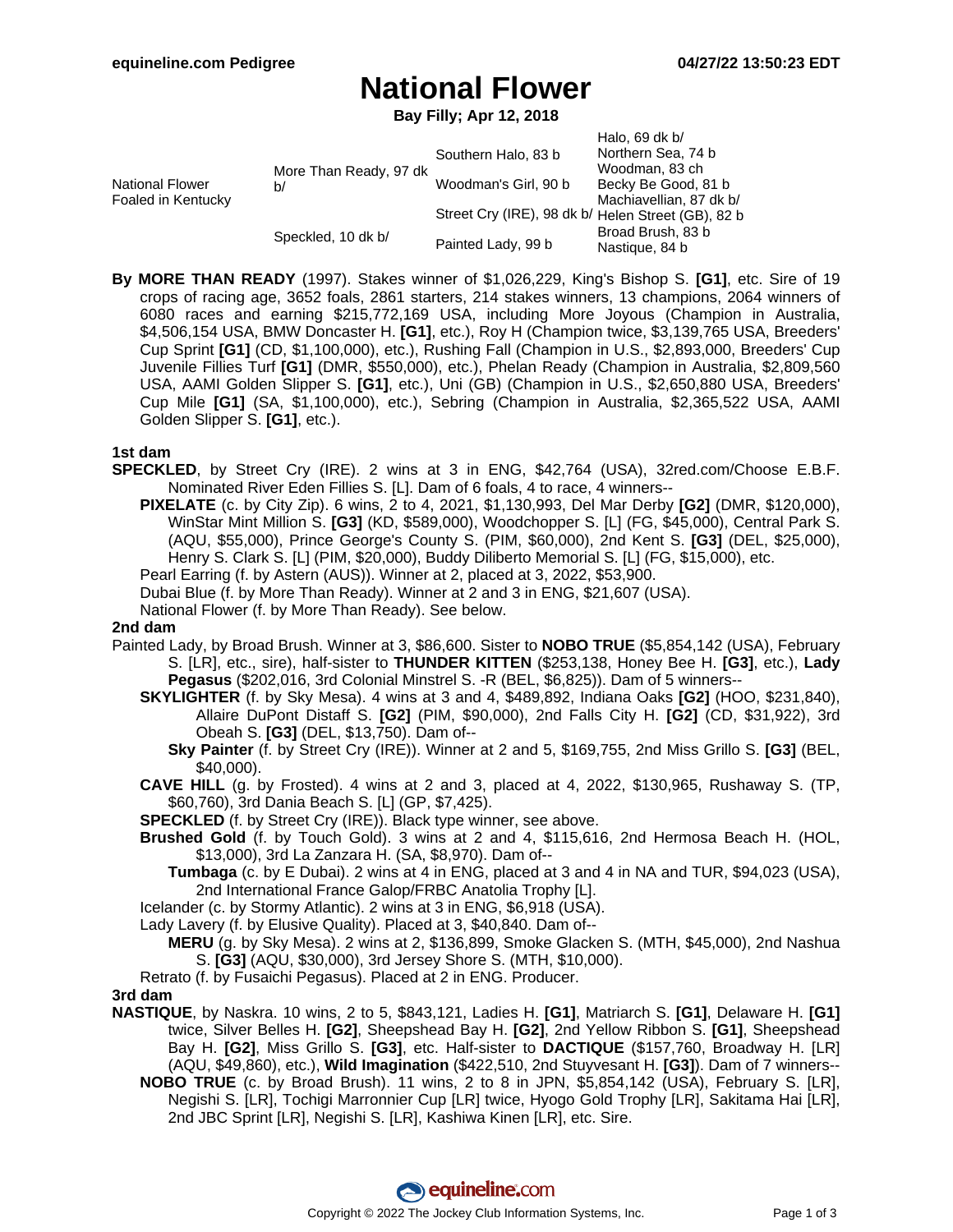## **National Flower**

### **Bay Filly; Apr 12, 2018**

- **THUNDER KITTEN** (f. by Storm Cat). 5 wins at 3 and 4, \$253,138, Honey Bee H. **[G3]**, 3rd Boiling Springs Breeders' Cup H. **[G3]**, Stormy Blues Breeders' Cup H. [L] (LRL, \$11,000). Dam of--
	- **CAT O'MOUNTAIN** (g. by Street Cry (IRE)). 6 wins, 2 to 4 in ENG, UAE and IRE, \$1,173,411 (USA), Diamond S. **[G3]**, 3rd Emirates Airline Dubai World Cup **[G1]**.
	- **WILLING FOE** (c. by Dynaformer). 5 wins, 3 to 6 in ENG, placed in 1 start at 5 in FR , \$524,204 (USA), JLT Aston Park S. [L], 2nd Betfred TV Geoffrey Freer S. **[G3]**, 3rd Qatar Prix Gladiateur **[G3]**, Grosvenor Casinos Cumberland Lodge S. **[G3]**.
	- **MICHITA** (f. by Dynaformer). 3 wins in 6 starts at 2 and 3 in ENG, placed in 1 start at 3 in FR , \$288,590 (USA), Ribblesdale S. **[G2]**, Height of Fashion S. [L], 3rd Qatar Prix Vermeille **[G1]**, Darley Yorkshire Oaks **[G1]**. Producer.
	- **Thunder Mission** (g. by Pulpit). 7 wins, 3 to 6, \$358,511, 2nd Essex H. **[G3]** (OP, \$20,000), Sam's Town S. (DED, \$15,000), Paradise Creek S. (AP, \$8,475), Lookout S. -R (DED, \$10,900), 3rd Razorback Breeders' Cup H. **[G3]** (OP, \$15,000), etc.
	- **Kiawah Cat** (f. by Lemon Drop Kid). 3 wins, 2 to 4, \$159,132, 2nd Boiling Springs S. **[G3]** (MTH, \$30,000), Pin Oak Valley View S. **[G3]** (KEE, \$25,000), 3rd John Hettinger S. (SAR, \$7,400). Dam of--
		- Ms Bernadette (f. by Bernardini). Unraced. Dam of--
			- **Beantown Baby** (f. by Artie Schiller). 6 wins, 3 to 5, 2021, \$192,254, 3rd Andy Guest S. (CNL, \$11,000). Set ncr at Colonial Downs, 5 1/2 furlongs in 1:02.56.
- **Lady Pegasus** (f. by Fusaichi Pegasus). 4 wins at 3 and 4, \$202,016, 3rd Colonial Minstrel S. -R (BEL, \$6,825). Dam of--
	- **Alabaster** (c. by Medaglia d'Oro). 3 wins at 3 and 5 in NA and UAE, \$218,061 (USA), 3rd Emirates Holidays Burj Nahaar **[G3]**, Al Naboodah Sunwin Buses Curlin H. [L].
	- **Tuya Y Mia** (f. by Sidney's Candy). 11 wins, 2 to 5, 2021 in PAN, 3rd Clasico Ernesto y Ramon Navarro Diaz [L], Clasico Jorge Ameglio [LR].
	- Aldara (f. by Street Cry (IRE)). Winner at 3, \$29,748. Dam of--
		- **Juxtapose** (f. by Verrazano). 6 wins, 2 to 4, 2021, \$162,531(USA), 3rd Ontario Matron S. **[G3]** (WO, \$16,500(CAN)).
- Teakabu (f. by Woodman). Winner at 4, \$42,200. Dam of--
	- Dahy (c. by Stormy Atlantic). 15 wins, 3 to 9 in MEX and NA , \$135,570 (USA), Horse of the year in Mexico.
		- **-Heakabu (MEX)** (f. by Impervious). 8 wins, 2 to 6 in MEX, placed at 3 in PAN, \$99,169 (USA), Champion 2-year-old filly in Mexico, 2nd Copa Damas del Caribe [LR].
- Painted Lady (f. by Broad Brush). See above.
- Haseno Dayjur (c. by Dayjur). 2 wins at 6 in JPN, \$146,165 (USA).
- Coronado Kid (g. by Coronado's Quest). 3 wins, 4 to 6, \$47,001.
- Kristique (f. by Kris S.). Unraced. Dam of--
	- **=WAR AFFAIR (NZ)** (g. by =O'Reilly (NZ)). 16 wins, 3 to 7 in SIN, \$2,349,992 (USA), Horse of the year in Singapore, Champion 2-year-old in Singapore, Champion 3-year-old in Singapore, Champion 4-year-old in Singapore, Champion miler twice in Singapore, Singapore Guineas [L], Panasonic Kranji Mile [L], Raffles Cup [L], Lion City Cup [L], Patron's Bowl [L], etc.
	- =Giant Mystique (AUS) (f. by Giant's Causeway). Unraced in Australia. Dam of--
		- **=SIR CHARLES ROAD (AUS)** (g. by Myboycharlie (IRE)). 6 wins, 3 to 5 in AUS and NZ , \$824,611 (USA), Champion Stayer in New Zealand, Schweppes Chairmans Quality **[G2]**, Windsor Park Stud City Of Auckland Cup **[G3]**, Higgins Concrete Manawatu Classic **[G3]**, 2nd Barfoot & Thompson Auckland Cup **[G1]**, Retina Specialists Avondale Guineas **[G2]**, etc.
		- **=Cavallo Veloce (NZ)** (g. by =O'Reilly (NZ)). 7 wins, 3 to 6, 2021 in NZ, \$144,722 (USA), 2nd Waikato Equine Veterinary Centre Two Year Old Wentwood Grange S. [L], El Roca - Sir Colin Meads Trophy [L], 3rd Race A Horse With Te Akau New Zealand's No.1 Stable Lightning H. [L], Power Turf Sprint [L], NZB Finance Sprint [L].
- Gutique (f. by Gulch). Unplaced in 2 starts. Dam of--
	- **=Iwa Antilia (JPN)** (g. by Rock of Gibraltar (IRE)). 11 wins, 3 to 8 in MAL and SIN, \$180,615 (USA), 2nd Perak Charity Cup [L].

### **4th dam**

La Fantastique, by \*Le Fabuleux. Unraced. Half-sister to **CHOU CROUTE** (\$284,662, Champion sprinter in U.S., Santa Monica H.**-G2**, etc.), **PRETTY NURSE** (Clipsetta S.), **Walking Stick** (\$66,676, 3rd